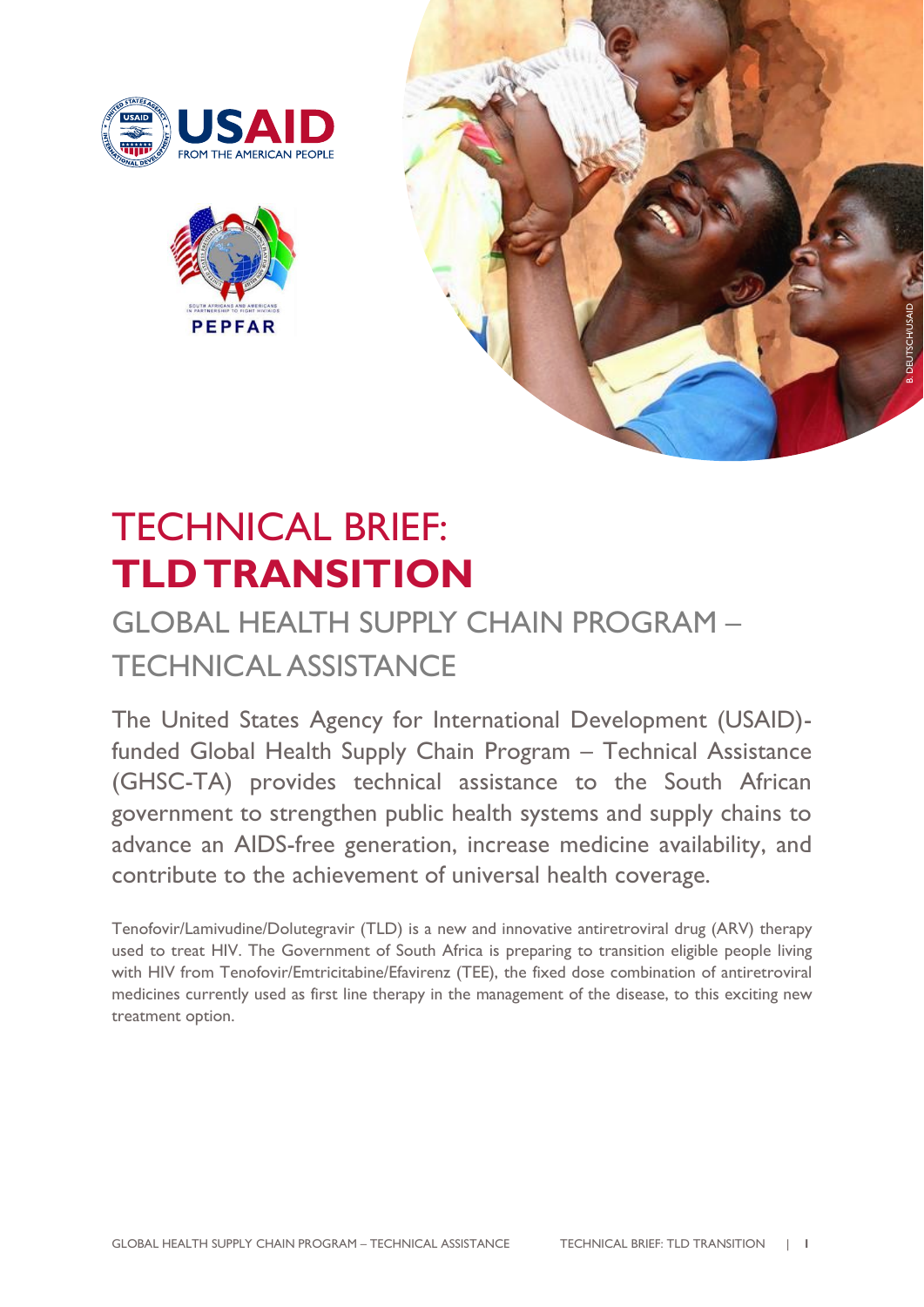#### **OBJECTIVES**

TLD is the preferred treatment regimen for people living with HIV in South Africa because it is a lower-cost, improved alternative to the current regimen. The Government of South Africa has identified eligible "first line" patients to transition from TEE to TLD within a 12-month period once the national ARV treatment guidelines have been finalized.

The roll-out of TLD in South Africa will require successful supply and demand planning to accurately forecast the supply and demand for ARVs across the country so that the government can fulfill patients' needs while avoiding stock shortages and wastage. When the new ARV guidelines are approved, provincial health care professionals will begin transitioning patients to TLD, following plans that are tailored to each province's unique context.

Once eligible people living with HIV in South Africa are transitioned to TLD, they will receive improved treatment at a lower cost, contributing to their overall health and South Africa's progress towards an AIDS-free generation.

### **APPROACH AND KEY ACTIVITIES**

GHSC-TA is working closely with the National Department of Health (NDOH) and other implementing partners to support the transition to TLD in South Africa. GHSC-TA is assisting the NDOH with activities related to the supply chain by developing a high-level supply and demand model, assisting with the provincial roll-out of the transition, and implementing a change management plan. GHSC-TA will also assist with the NDOH's communication efforts and work with NDOH to develop a national transition plan to introduce TLD to patients.

The supply and demand model was developed through multi-stakeholder collaboration between Pharmaceutical Services and the Strategic Health Program as the model that will assist provinces in transitioning eligible patients to the new regimen. A statistical baseline forecast, which estimates the future quantities of medicine required to meet patient demand, is at the heart of the demand model. Factors such as epidemiological data, standard treatment guidelines, and the number and location of facilities and planned campaigns to introduce TLD were used to enrich the forecast. The supply model will inform ARV suppliers of the estimated stock requirements and quantify the product replenishment cycle so that they can make sure that sufficient stock is available to satisfy demand during the transition.

GHSC-TA also developed a TLD dashboard to track medicine availability of TLD and TEE across all provinces. The final demand estimates will be included in the dashboard to track actual patient transition against the provincial estimates. The dashboard also tracks availability of tuberculosis (TB) preventative therapy, contraceptives, and Dolutegravir 50mg, the medicine that will be used as a booster for patients who contract TB while on TLD.

GHSC-TA and NDOH identified champions within provincial Pharmaceutical Services and the Health Programs to assist in the TLD transition. These points of contact will play an important role in supporting provincial stakeholders in the transition. GHSC-TA has also supported the NDOH by holding frequent interactions with ARV suppliers to ensure they are prepared for the demand they will receive for TLD and TEE during the transition. This preparation will help to minimize stock wastage and avoid potential stock-outs of both products.

The guidelines to support the TLD transition will receive final approval from the National Health Council by September 2019, at which point GHSC-TA and the NDOH will begin assisting provincial stakeholders in commencing the transition.